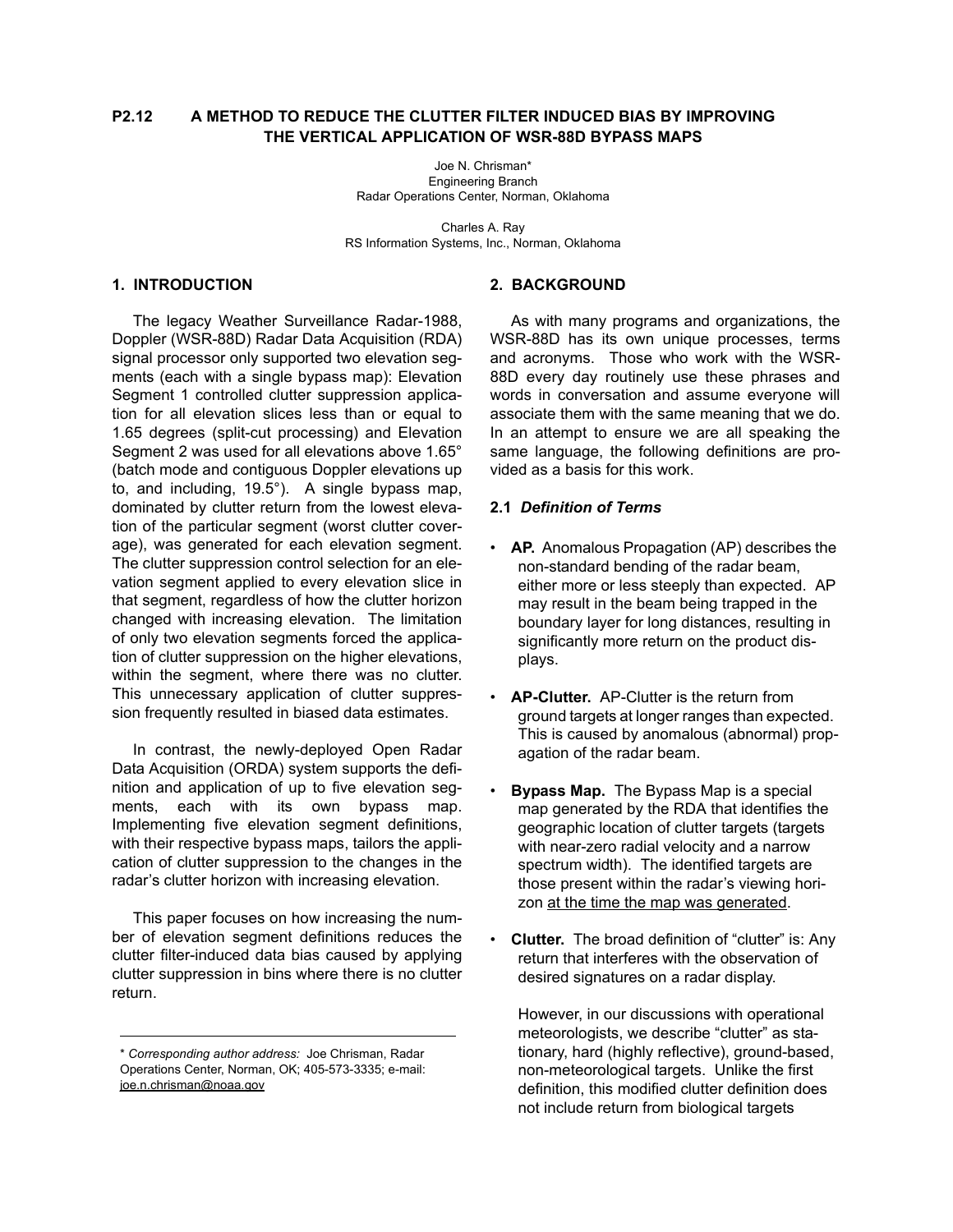(insects, birds, etc.,) non-precipitable aerosols, and refractive index which may be implied in the broader definition, above. We use this more restrictive definition in our discussions to distinguish ground-based "clutter" targets from those targets that can and do provide valuable boundary layer information.

From the radar's signal processing point of view, yet another definition needs to be introduced here. Because of the nature of the clutter filtering process, the radar considers **ALL** returns that have a near-zero **radial** velocity and a narrow spectrum width as clutter. This definition is important because, when clutter suppression is invoked, the radar performs suppression on all returns that have these characteristics (near-zero radial velocity and a narrow spectrum width).

• **Clutter (Suppression) Region.** A Clutter Suppression Region is the three-dimensional volume whose horizontal dimensions are defined by azimuth and range and whose vertical (upper and lower) boundaries are defined by the selected elevation segment (see [Figure 1](#page-1-0)

for a graphical illustration). The horizontal coverage of a Clutter (Suppression) Region can encompass the entire display range of the radar.

- **Elevation Segment.** An Elevation Segment is the grouping of contiguous data collection elevation angles into subgroups. For the purpose of applying clutter suppression, each grouping (elevation segment) is treated as an individual entity.
- **GMAP.** Gaussian Model Adaptive Processing (GMAP) is the algorithm that performs clutter suppression in ORDA (Chrisman and Ray, 2005). GMAP operates in the frequency domain and uses an iterative algorithm to remove the power centered on zero (radial velocity) within a specified clutter spectrum width (Siggia and Passarelli, 2004). After suppression, if there is sufficient meteorologicallike power return (return with velocity) available, GMAP will construct a Gaussian curve from that power spectrum and "rebuild" any meteorological signal power that was removed.



<span id="page-1-0"></span>*Figure 1 : Graphical Illustration of a Current Clutter (Suppression) Region Definition with VCP 12 Elevation Angles*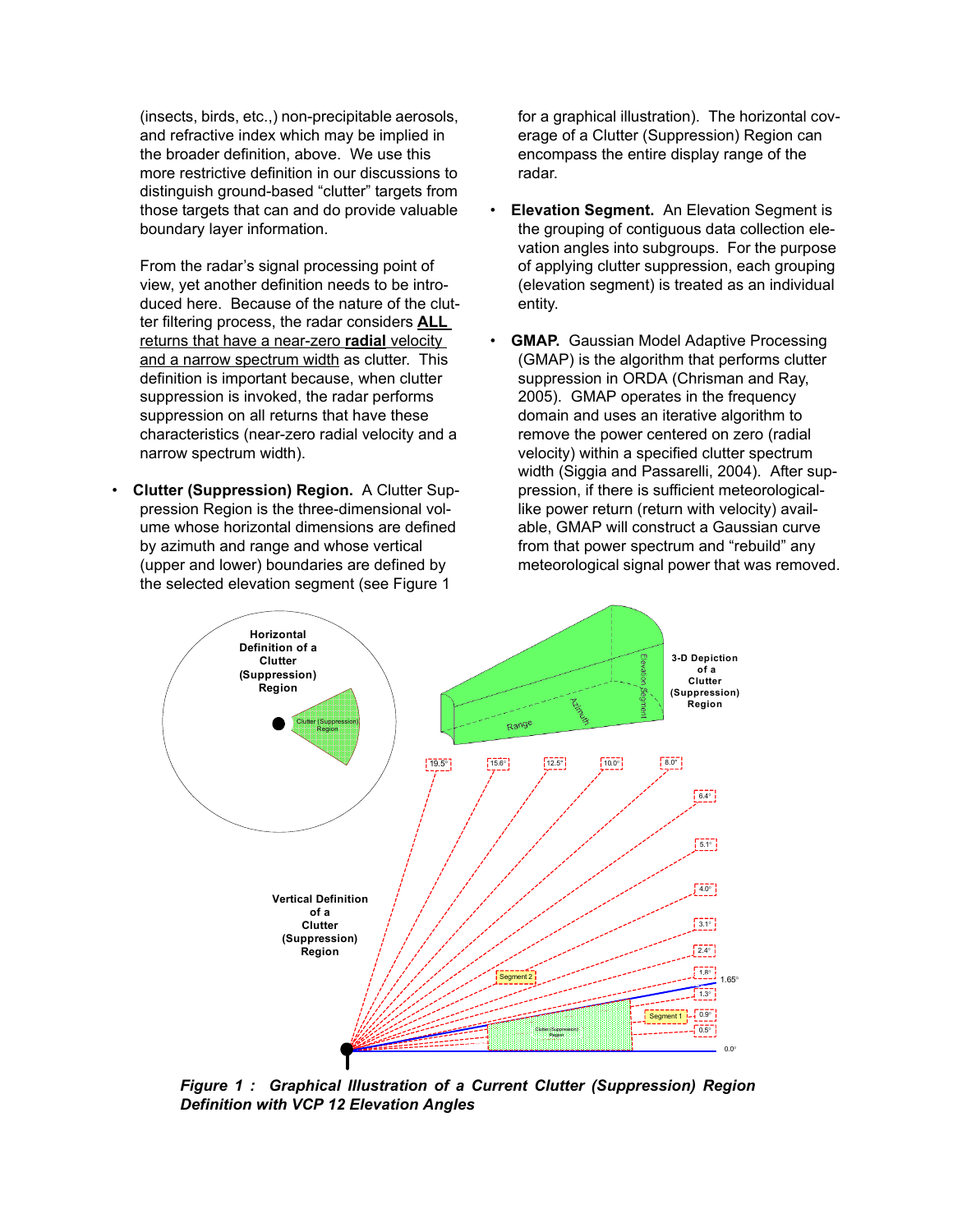#### **2.2** *Review of WSR-88D Clutter Suppression Application*

The ultimate control over where to apply GMAP clutter suppression is accomplished by defining Clutter (Suppression) Regions. The geographic (horizontal) boundaries of each Clutter (Suppression) Region are defined by the WSR-88D operator via a graphical Human Computer Interface (HCI). However, the vertical boundaries (affected elevation angles) are controlled by the elevation segment definitions in ORDA adaptation data.

A graphic example of a Clutter (Suppression) Region definition is presented in [Figure 1](#page-1-0). In this example, the horizontal extent of the region is defined by the beginning azimuth, ending azimuth, starting range, and ending range. However, the horizontal coverage may be defined to encompass the entire display range of the radar. (This is commonly done to invoke the Bypass Map.) The vertical extent of each Clutter (Suppression) Region is defined by the elevation segment definition which is part of ORDA adaptation data and is selected as part of the Region definition.

Within each three-dimensional Clutter (Suppression) Region, the operator selects either "None", "Bypass Map" or "All Bins" to control the specific application of the GMAP clutter suppression algorithm.

- **None.** When None is selected, GMAP does not process the data from any range bin within the defined region.
- **Bypass Map**. Selecting the Bypass Map option means **ONLY** those range bins identified on the Bypass Map (within the defined region) will be processed by GMAP. *Usage – the Bypass Map is used to address routine, non-transient clutter. Under normal atmospheric conditions, an operator-defined region encompassing the radar's entire display, with the Bypass Map in control, is used to mitigate routine ground clutter.*
- **All Bins**. With All Bins selected, **EVERY** range bin within the defined region will be processed by GMAP. *Usage - operator-defined Clutter (Suppression) Regions with the All Bins selection are used to address transient clutter return caused by AP.*

GMAP only processes the signal from range bins identified on the Bypass Map or those range bins contained within a defined Clutter (Suppression) Region that has the control designation of "All Bins". [Figure 2](#page-2-0) illustrates the decision logic controlling the application of clutter suppression.



<span id="page-2-0"></span>*Figure 2 : Clutter Suppression Decision Logic*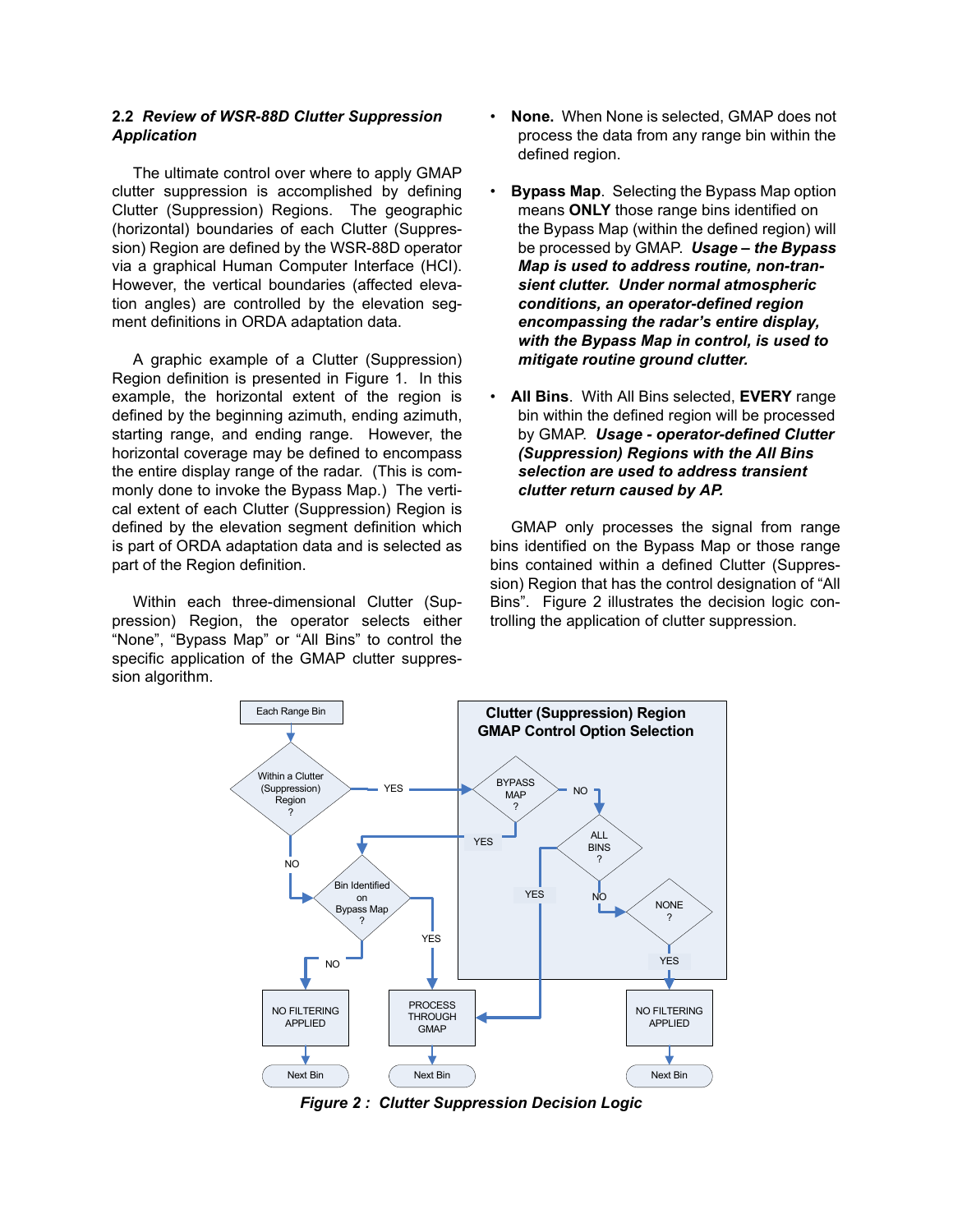Multiple Clutter (Suppression) Regions may be defined for each elevation segment. Each region controls the specific application of GMAP within its boundaries according to the selected control option (refer to [Figure 2](#page-2-0)).

### **3. CURRENT ELEVATION SEGMENT DEFINI-TIONS**

Since the beginning of the WSR-88D program, clutter suppression has been managed using only two Elevation Segments. The delineation between these two segments segregated split cut processing from batch mode processing (see [Figure 1\)](#page-1-0). This segregation was desired to help reduce the clutter filter-induced data bias in Batch Mode. This bias is exacerbated in the batch mode due to the low number of samples available.

The Open Principal User Processor (OPUP) displays in both [Figure 3](#page-3-0) and [Figure 4](#page-3-1) are from the Pueblo, CO, WSR-88D (KPUX). These data were collected on a clear, dry day with clutter filtering **turned off** (Select Code - None). The resulting images provide a good example of the clutter horizon for each elevation angle.

The first image (far left) in [Figure 3](#page-3-0) shows the Elevation Segment 1 Bypass Map. The subsequent images are the unfiltered reflectivity products produced from the first three elevation scanning angles of Volume Coverage Pattern 12 (VCP 12). These three elevation scans are currently included in Elevation Segment 1 (refer to [Figure 1](#page-1-0)).



<span id="page-3-0"></span>*Figure 3 : Pueblo (KPUX) Segment 1 Bypass Map and Unfiltered Reflectivity Products*



<span id="page-3-1"></span>*Figure 4 : Pueblo (KPUX) Segment 2 Bypass Map and Unfiltered Reflectivity Products*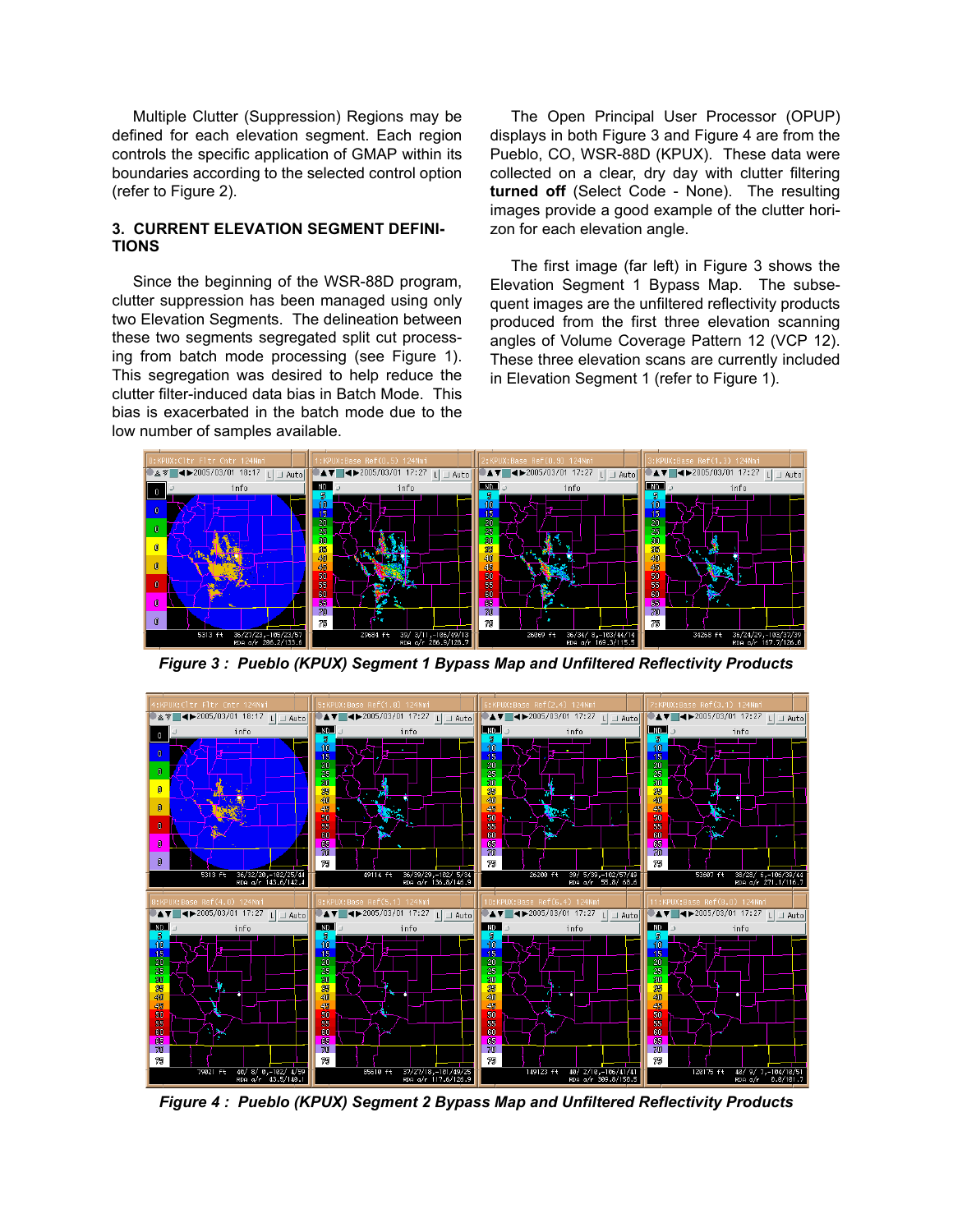The first image (upper left) in [Figure 4](#page-3-1) shows the Elevation Segment 2 Bypass Map. The remaining images are the unfiltered reflectivity products from the next 7 elevation scanning angles in VCP 12, all of which are currently included in Elevation Segment 2 (refer to [Figure 1](#page-1-0)).

Figures 3 and 4 provide a graphic example of the change in the amount of clutter return present as the elevation scanning angle increases. Additionally, it is quite evident each Bypass Map is dominated by the clutter present on the lowest elevation slice of the particular segment (most clutter coverage). It is important to remember that, for each elevation segment, a single bypass map is available, regardless of how the radar's clutter horizon changes with increasing elevation angle.

Another equally important point is that for each Clutter (Suppression) Region, the clutter application choice (None, All Bins, or Bypass Map) applies to every elevation slice in the particular elevation segment.

For example; if, during an AP event, transient AP-clutter targets were evident on the 1.8° slice, the operator would invoke All Bins suppression for Elevation Segment 2 (refer to [Fig](#page-1-0)[ure 1](#page-1-0)) to address this AP-clutter. However, this Clutter (Suppression) Region definition applies clutter filtering to **every** elevation slice in Elevation Segment 2 (1.8° - 19.5°), regardless of whether or not each of the slices exhibit evidence of AP-clutter contamination.

As illustrated in the example, the current elevation segment boundary definitions frequently result in clutter suppression application on several elevation angles devoid of clutter return. This unnecessary suppression introduces a bias in the base data estimates and can result in significant meteorological data loss along the zero isodop, as well as in other areas that have zero radial velocity ([Fig](#page-4-0)[ure 5\)](#page-4-0).



<span id="page-4-0"></span>*Figure 5 : La Crosse (KARX) Elevation Segment 2 Bypass Map and Products*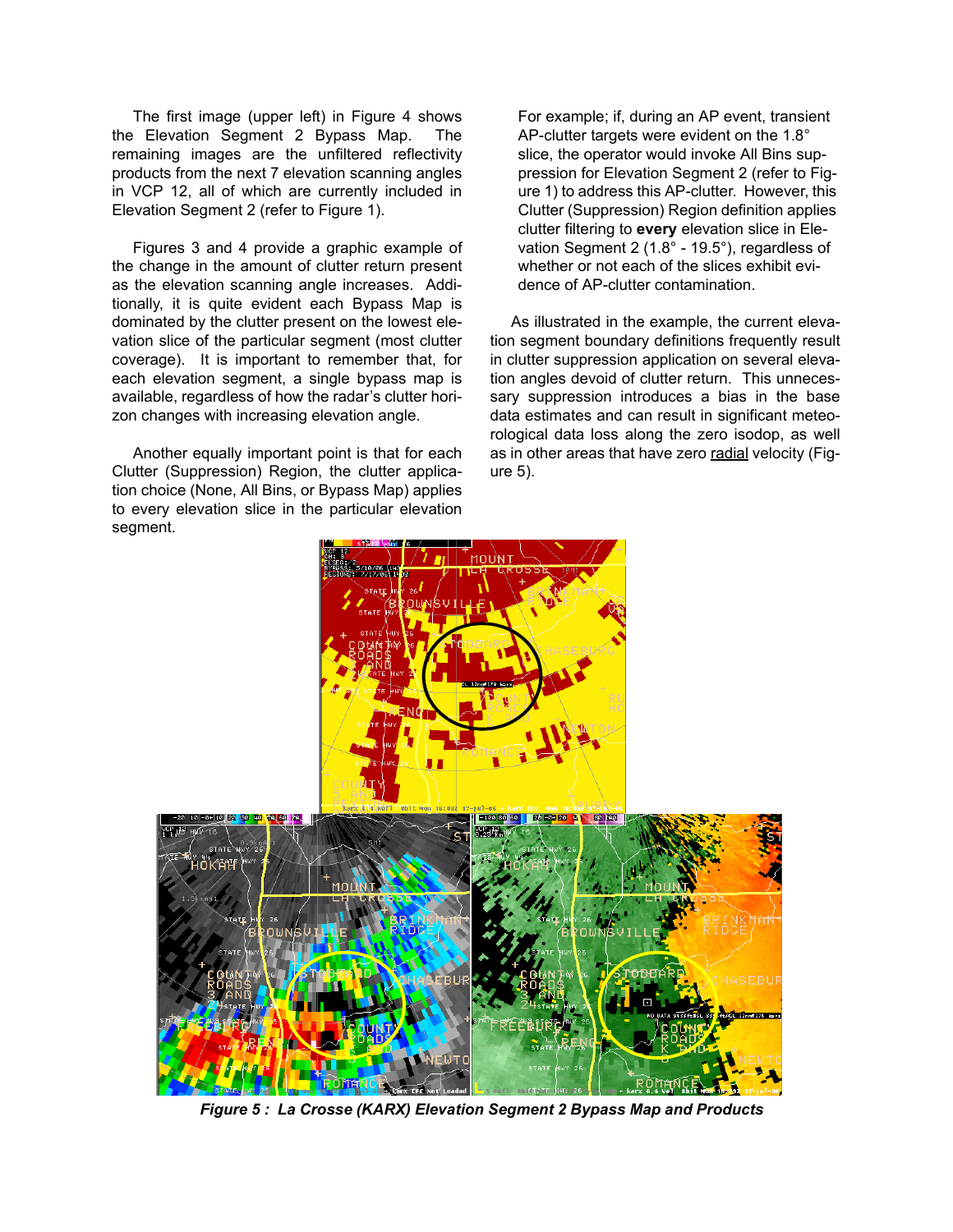The top image in [Figure 5](#page-4-0) is the Elevation Segment 2 Bypass Map from the La Crosse, WI, WSR-88D (KARX). Notice the identified clutter feature (red pixels) between the city of Stoddard and the cursor information (inside the black circle). This feature is only present in the lowest portion of Elevation Segment 2. The other two images are the reflectivity and velocity products from the 6.4° elevation slice. Note the "missing" reflectivity and velocity gates (black pixels inside the yellow circles) corresponding to the location of the identified clutter. Even though this clutter feature does not extend up to this elevation, the fact that these range gates are identified on the Elevation Segment 2 Bypass Map means clutter suppression is applied to the return in those gates.

In an effort to reduce this unnecessary suppression, the Radar Operations Center (ROC) is increasing the allowable number of elevation segments. The additional elevation segments will enable WSR-88D operators to better address both routine and transient clutter returns.

#### **4. IMPROVED VERTICAL RESOLUTION OF ELEVATION SEGMENTS**

For Build 9, scheduled for release in May 2007, the ORDA configuration is being modified to support the definition and application of up to 5 Elevation Segments. Each elevation segment will have a separate bypass map. [Figure 6](#page-5-0) depicts the new, default elevation segment definitions and VCP 12 elevation scanning angles.

An example of the improvement afforded by these new elevation segment definitions, and accompanying bypass maps, is presented in [Fig](#page-6-0)[ure 7.](#page-6-0) The input data used to generate these bypass maps are the same data used in [Figure 3](#page-3-0). Notice the significant reduction in the areal coverage of identified clutter above the 1.8° elevation. Using the current elevation segment definitions, the 1.8° elevation slice is the basis for the Elevation Segment 2 Bypass Map. This would result in clutter suppression being performed on all the range bins identified on this map for every elevation in Segment 2 (1.8° through 19.5°).



<span id="page-5-0"></span>*Figure 6 : New (Build 9) Default Elevation Segment Definitions with VCP 12 Elevation Angles*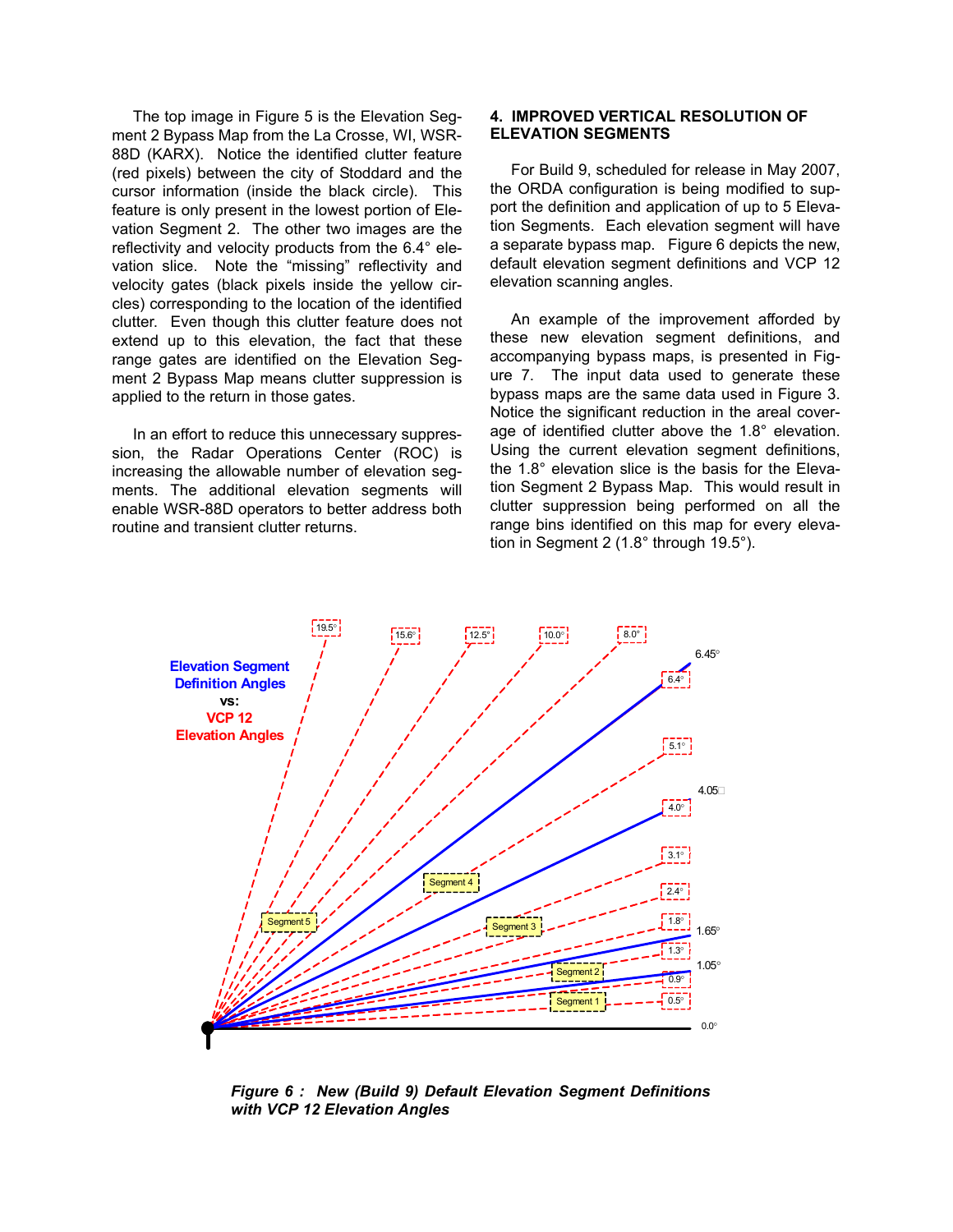

*Figure 7 : Pueblo (KPUX) Bypass Maps Generated for New Default Elevation Segment Definitions*

<span id="page-6-0"></span>**NOTE:** The bypass maps in [Figure 7](#page-6-0) were created using Level I data and an off-line program designed to assist in the development of the Clutter Mitigation Decision (CMD) Algorithm.

With the new elevation segment definitions illustrated in [Figure 6](#page-5-0), the clutter suppression areal coverage, with the Bypass Map in control, is reduced as the areal coverage of identified clutter decreases with elevation.

#### **5. OPERATIONAL APPLICATION**

For Build 9, the default elevation segment definitions and bypass map generation angles were selected to provide immediate benefit to the entire WSR-88D fleet. These default selections were not meant to be the perfect solution for any particular radar. Local customization of these parameters is recommended.

For WSR-88Ds with difficult terrain, like the KPUX examples in this work, the elevation segment definitions must consider routine clutter targets that extend up through several elevation angles (refer to [Figure 7\)](#page-6-0). Locations with mountainous terrain can experience significant clutter contamination from the first two side lobes (approximately 2.5° and 5.0° off the main lobe) as well as from the main beam. Notice the areas of identified clutter on the 4.2° and 6.5° bypass maps in [Figure](#page-6-0) [7](#page-6-0) and on the reflectivity products in [Figure 4.](#page-3-1) This clutter is attributed to side lobe return.

 For sites with more benign clutter horizons, each elevation segment definition may only need to include 1 or 2 degrees to address the radar's clutter horizon. The bypass maps in [Figure 8](#page-7-0) were generated using the KCRI radar at the ROC Testbed in Norman, OK. To facilitate comparison with the KPUX Bypass Maps in [Figure 7,](#page-6-0) the default elevation segment definitions and default bypass map generation angles were used in both examples.

In the KCRI example, only returns from very close to the radar (<10nm) are included in the bypass maps generated at 4.2° and 6.5°, Elevation Segments 4 and 5, respectively. These identified clutter returns are caused by the radar's side lobes illuminating the elevated terrain southwest and north of KCRI.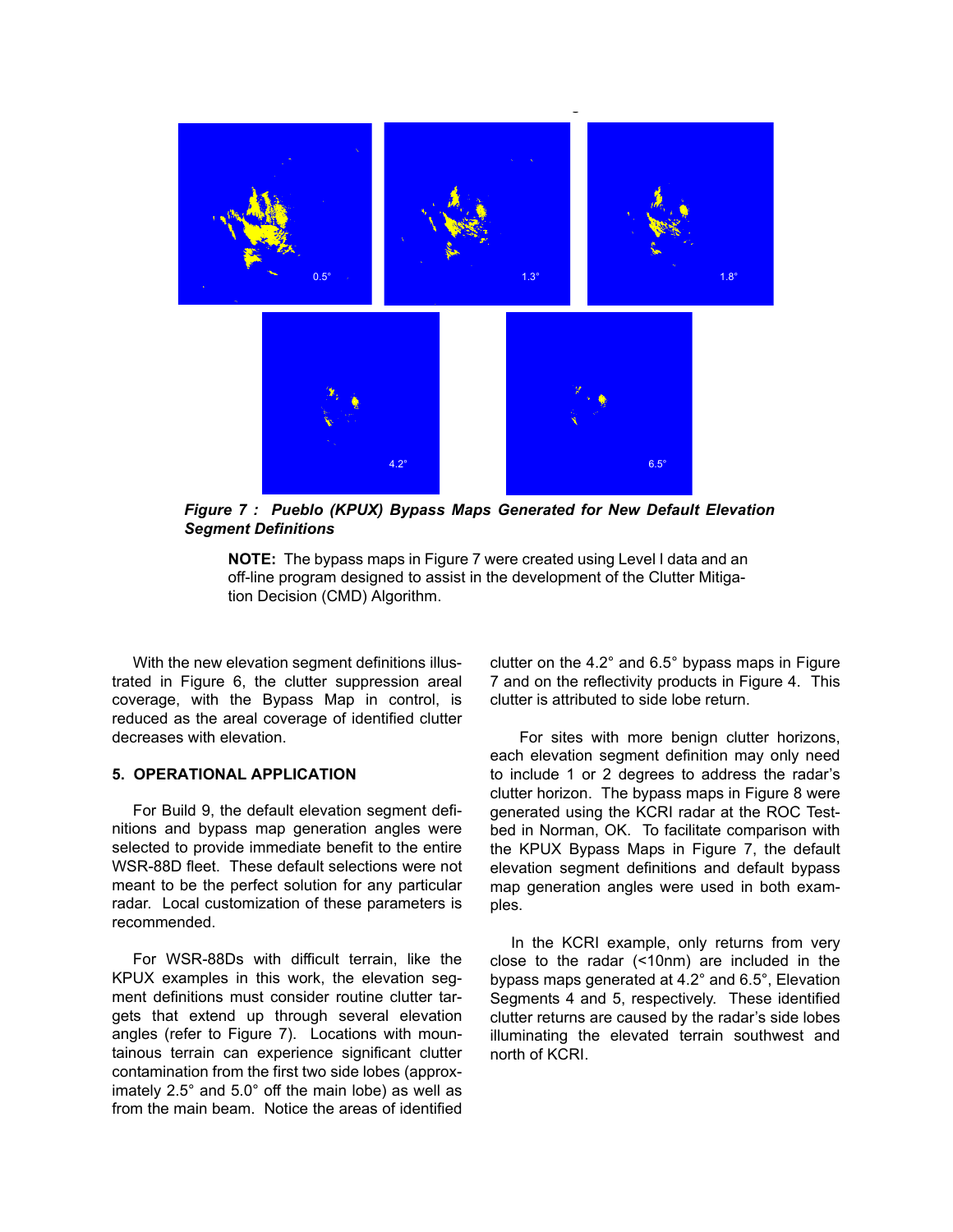

<span id="page-7-0"></span>*Figure 8 : ROC Testbed Radar (KCRI) Bypass Maps*

To define the clutter horizon for a particular WSR-88D, the operator should examine the base reflectivity and velocity products for each elevation below 10°, with clutter suppression turned off. This information should be used to determine the individual elevation segment definition. For each elevation segment, the operator should select the closest available data collection elevation to generate a bypass map for that segment. For sites in mountainous terrain, reference to base reflectivity products is required to determine if more than one elevation should be included in the bypass map generation process because of side lobe return. This is particularly important for elevation segments whose base is above 2.5° and encompass multiple elevations.

## **6. CONCLUSION**

The new ability to customize the Elevation Segment definitions and Bypass Map Generation angles will tailor the application of clutter suppression for the radar's routine clutter horizon. Additionally, and perhaps more importantly, when APclutter is present, this new functionality will enable the operator to limit the application of clutter suppression to contaminated elevation angles by ONLY invoking forced clutter suppression for the affected elevation segments. In both circumstances, the improved vertical resolution of clutter suppression application will help reduce the meteorological data bias caused by unnecessary suppression (i.e., suppression applied to meteorological return in bins that do not contain clutter), especially in batch mode processing.

### **7. ACKNOWLEDGEMENTS**

The authors would like to acknowledge and thank David A. Warde, Systems Engineer, SI International, who spent considerable time replaying Level I data and producing bypass maps using the new elevation segment definitions and default generation angles. The authors also want to thank the Pueblo, CO, and La Crosse, WI, Weather Forecast Offices for providing the data and products used to illustrate this work. Additionally, we thank Cindy Chrisman and Dr. Tim Crum for their invaluable assistance in finalizing this work.

*(Note: The views expressed are those of the authors and do not necessarily represent those of the National Weather Service.)*